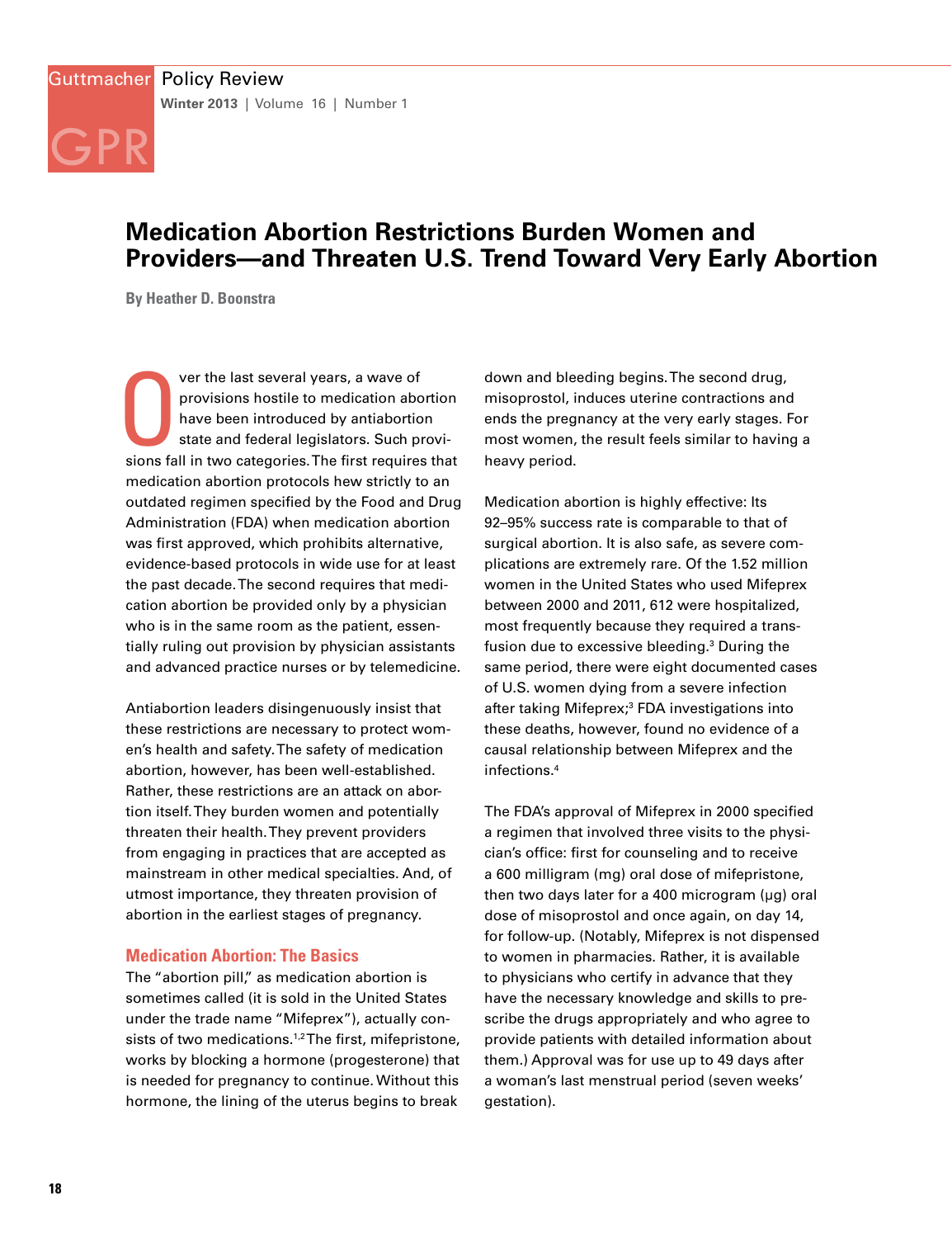At the time of its approval by the FDA, medication abortion had already been on the market in various other countries. The drug was first approved for early abortion in France and China in 1988, and then was approved in Great Britain in 1991, in Sweden in 1992 and in other European countries throughout the 1990s.5 The treatment regimen approved by the FDA was based on the original 1988 French regimen, which itself was out of date almost immediately. As early as the mid-1980s, investigators began to examine modifications to this regimen.<sup>5-8</sup> Studies conducted under the auspices of the World Health Organization (WHO) first indicated that mifepristone is equally effective at one-third the standard dose. Researchers also examined the prospect of eliminating the second visit, by permitting women to self-administer misoprostol; studies found in-home administration to be as safe, effective and acceptable to women as clinic administration. In addition, medication abortion was found to be effective up to 63 days' gestation (about nine weeks), although efficacy may decrease as gestation advances.

#### **Modifications to the Regimen**

On the basis of these studies, the National Abortion Federation and Planned Parenthood Federation of America published medical standards that allow for alternative Mifeprex regimens that provide numerous advantages to women, including making medication abortion available for an additional two weeks of gestational age and enhancing patient privacy (see table).2 These modifications quickly became the accepted standard of care for medication abortion. As far back as 2001, an estimated 83% of U.S. providers were no longer using the FDAapproved regimen.<sup>9</sup> Today, virtually all Planned Parenthood facilities that provide medication abortion services use these evidence-based alternatives.

Indeed, prescribing drugs in ways that vary from those specified when they were originally approved is a widespread practice by physicians in every specialty of medicine, far beyond abortion care. In an examination of 160 commonly used medications, 21% of prescriptions were for "offlabel" use—and the practice may be even more

| <b>MEDICATION ABORTION REGIMENS</b>          |                                                |                                              |
|----------------------------------------------|------------------------------------------------|----------------------------------------------|
|                                              | <b>FDA-Approved</b>                            | <b>Evidence-Based</b><br><b>Alternatives</b> |
| <b>Mifepristone dosage</b>                   | 600 mg                                         | $200 \text{ mg}$                             |
| <b>Home administration</b><br>of misoprostol | No                                             | <b>Yes</b>                                   |
| Number of clinic<br>visits required          | Three or more                                  | Two or more                                  |
| <b>Gestational limit</b>                     | Up to 49 days<br>(seven weeks<br>of pregnancy) | Up to 63 days (nine<br>weeks of pregnancy)   |

*Source:* reference 2.

common for certain populations or for specific conditions.10 For instance, because children are often excluded from clinical drug studies, examples of off-label drug use in pediatric populations are especially plentiful. Moreover, it is not unusual for off-label drug use to become widely entrenched in clinical practice, with the medications in question never taken back to the FDA for revised labeling. Antidepressants, for example, have never had FDA approval as a treatment for neuropathic pain, yet this class of drugs is considered a first-line treatment option.<sup>11</sup>

Requirements that Mifeprex be provided in strict adherence with the antiquated FDA-approved regimen both burdens women and threatens their health. When the FDA-approved regimen is required, women are subject to a higher dose of mifepristone—600 mg, instead of the 200 mg often used. They also must make multiple visits to the doctor and are prohibited from self-administering misoprostol in the privacy of their own home. Moreover, under the FDA regimen, medication abortion is available only up to 49 days' gestation, and thus under these restrictive laws it is not a legal option for women presenting at 8–9 weeks' gestation, even though it is still safe and effective.

### **The Role of Midlevel Professionals**

As far back as 2003, after a review of the scientific literature and consultation with experts, the WHO began recommending that midlevel providers be trained to administer medication abortion.12 Since then, a number of professional organizations in the United States have adopted policies supporting an increased role of nurse-midwives, nurse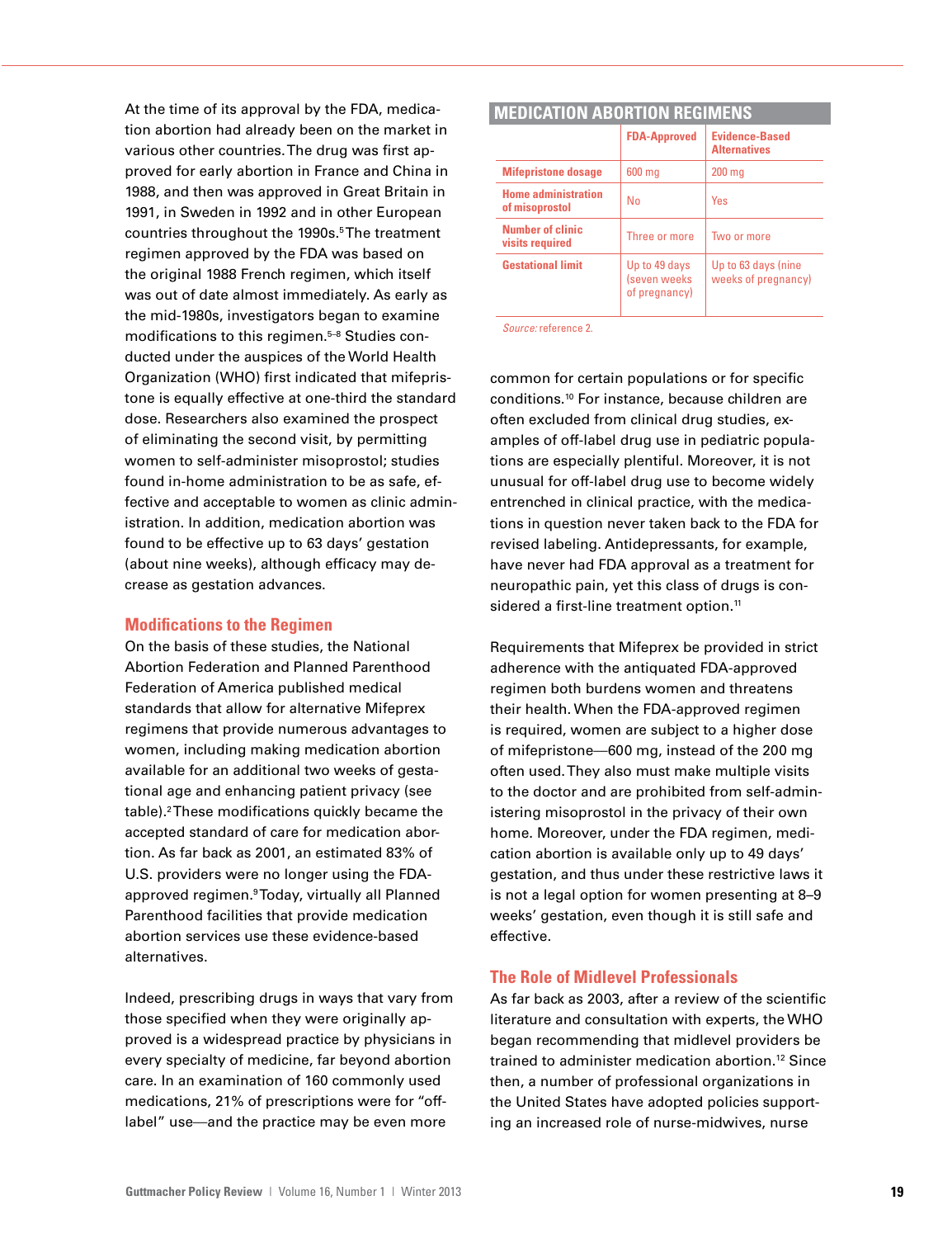## **Telemedicine for Medication Abortion**

*According to a summary of a 2012 workshop convened by the Institute of Medicine, use of telemedicine and telehealth has exploded in recent years and now plays a central role in the delivery of quality health care*. 16 *Applications of telemedicine range from electronic communications (such as e-mails or text messages between providers and patients) to cutting-edge medical procedures (such as surgeries using robotic instruments guided by a physician at a remote console).* 

*Alaska, for example, has been a model for the development and use of telemedicine for decades. Since the 1920s, the radio has been used to give medical advice to clinics on ships. Today, health providers in rural communities routinely perform tests and send the results to specialists in Anchorage or Fairbanks for a diagnosis and treatment plan. Other states have enthusiastically embraced telemedicine as well. Virginia's Medicaid program, for example, has supported telemedicine services since 1995 and is looking to expand their use for home health services, postoperative care, high-risk pregnancies and treatment of infections. The U.S. Department for Veteran's Affairs is another leader in telemedicine and estimates that 820,000 veterans (or about 15% of the veteran population) will be served* 

*using telemedicine in FY 2013 (i.e., via video and mobile devices).*16 *According to the department, the reasons for expanding telemedicine include reducing costs, increasing quality and improving access.*

*The potential for telemedicine to improve women's access to early abortion care caught the attention of Jill June, president and CEO of Planned Parenthood of the Heartland. Under June's leadership, the organization's clinic network in Iowa launched a program in 2008 to provide medication abortion using telemedicine at clinic sites not regularly staffed by a physician. The network offers telemedicine for medication abortion at 16 of its 25 clinics throughout the state.*

*The telemedicine visit at Planned Parenthood of the Heartland is similar to face-to-face visits with the doctor. A woman in a distant clinic meets with a nurse on-site, just as she would at a physician-staffed clinic. There, the nurse reviews the woman's medical history, performs an ultrasound and counsels her on matters like what to expect from the procedure and plans for a follow-up exam.*

*Once that is complete, a physician steps in, virtually, using a two-way camera that allows him or her to talk*  *directly to the patient. The doctor reviews the woman's medical records and ultrasound images, and answers any questions she may have. Then, with a click of the mouse or by entering a computer password, the doctor remotely opens a drawer in front of the woman. Inside are the mifepristone and misoprostol tablets; one she swallows immediately, under the doctor's supervision, and the other she will take later at home. Women return for a follow-up visit two weeks later. In the unlikely event the abortion is incomplete, she is scheduled for a surgical abortion at a physician-staffed clinic.*

*No serious complications have occurred in Iowa involving telemedicine patients, and patients report high levels of satisfaction with the process. According to a 2011 study of nearly 600 women seeking abortion at Planned Parenthood of the Heartland, telemedicine patients had comparable clinical outcomes as women who received face-to-face provision, with equivalent success rates and a low prevalence of adverse events*. <sup>17</sup> *Ninety-four percent of these patients reported being "very satisfied" with the procedure, 99% said it was easy to see and hear the doctor, and 89% said they felt comfortable asking the doctor questions during the videoconference.*

practitioners and physician assistants in abortion care.13 The American College of Obstetricians and Gynecologists, American Public Health Association and American Medical Women's Association, for example, support increased training for nurse practitioners, certified nurse midwives and physician assistants to provide medication abortion services.

Training midlevel professionals to provide services that were once the sole domain of physicians reflects a growing trend in medical practice. Data from the Centers for Disease Control and Prevention (CDC) show a 50% increase between 2000 and 2009 in hospital outpatient department visits attended only by physician assistants or advanced practice nurses.14 In 2008–2009, 21% of visits in general medicine clinics and 19% in obstetrics and gynecology clinics were with an advanced practice nurse or physician assistant, not a physician. According to the Institute of Medicine, trained midlevel providers can deliver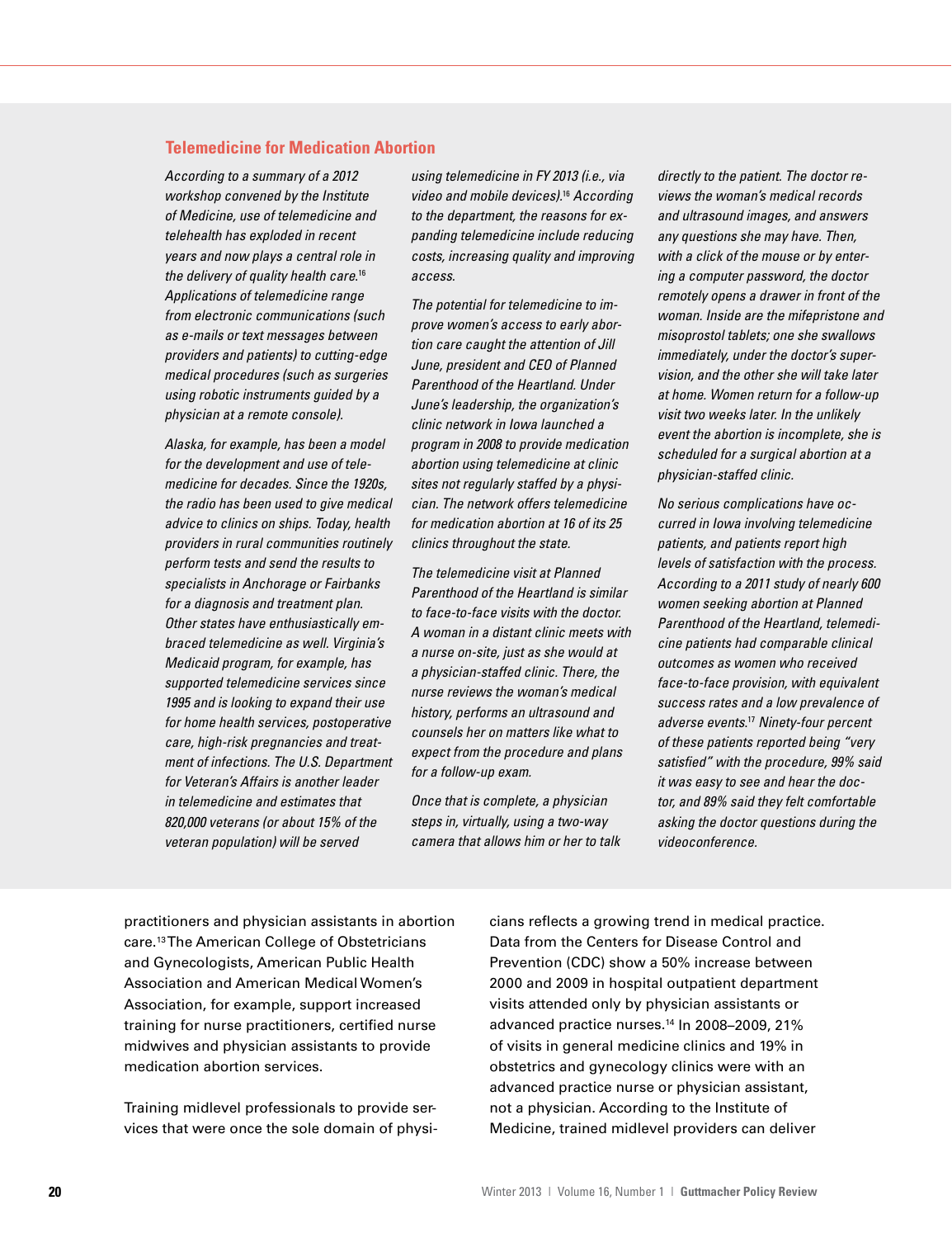primary care services—from wellness and prevention services to the management of chronic disease—at least as safely and effectively as physicians.<sup>15</sup> And midlevel providers are expected to play an even larger role in patient care under health care reform, which promises to expand insurance coverage to more people at a time when there is a shortage of primary care physicians.

In many ways, training midlevel providers to administer medication abortion makes sense for a procedure that requires extensive patient education and counseling—skills that are emphasized in the education of these providers. Yet, in most states, physicians are the only health professionals permitted to provide medication abortion. In these states, a woman seeking a medication abortion may have to wait a long time for an appointment and travel long distances to visit a clinic attended by a physician. The situation is made worse by provisions that require that the physician be physically present during the procedure or in-person counseling or ultrasound requirements that necessitate multiple trips to the clinic. When all of these requirements are in effect, a woman will have to make four trips to the health care provider (for counseling, to receive mifepristone, to receive misoprostol and for follow-up) and is required to complete every step of the procedure under the eye of the physician, rather than in the privacy of her home. Laws requiring the physical presence of the physician also preemptively ban the use of telemedicine virtual consultation with a physician by video for medication abortion (see box).

#### **Attacks on Early Abortion**

To date, two states (Arizona and Ohio) require that Mifeprex be provided in accordance with the FDA-approved regimen. Two other states (North Dakota and Oklahoma) have adopted laws with these requirements, but their laws have been enjoined by the courts and are not in effect—either temporarily pending the outcome of litigation or permanently having been ruled unconstitutional. In addition, 39 states require clinicians who perform medication abortion to be licensed physicians; 10 require in-person counseling or ultrasound, necessitating multiple clinic visits by women; and eight require that the clinician

be physically present during the procedure, effectively banning the use of telemedicine and athome administration of misoprostol.

During consideration of the FY 2012 Agriculture, Rural Development and Food and Drug Administration appropriations bill in June 2011, the U.S. House of Representatives adopted an amendment that would have prohibited the use of FDA funds for mifepristone for any purpose. Introduced by Rep. Steve King (R-IA), the provision could have banned the FDA from considering changes to its protocol for medication abortion and prohibited the use of federal funds for establishing telemedicine programs that include medication abortion. Although the Senate removed the provision before final passage of the bill, King has made clear his goal to ban any federal funds earmarked for the development of telemedicine services from going to entities that might use it for the delivery of medication abortion.

These restrictions are proffered, although exclusively by abortion opponents, in the purported interest of protecting women's health and safety. According to antiabortion activists, undergoing an abortion using a protocol other than that approved by the FDA, overseen by a midlevel professional rather than a physician or in consultation with a physician by telemedicine is a "prescription for disaster." The safety justification, however, falls flat against the wealth of evidence in the other direction. Innovations in providing medication abortion—whether according to evidence-based alternatives to the original FDA-approved regimen, by a midlevel provider or through telemedicine—have a strong safety record, even as they may use less medication, have fewer side effects and require fewer visits to the provider.

Indeed, the restrictions on medication abortion are not an attempt to make the procedure safer, and certainly not to make it more effective. Rather, they are an attack on abortion itself. As Oklahoma County District Judge Donald Worthington wrote in striking down Oklahoma's law that required Mifeprex be provided in accordance with the FDA-approved regimen, the bill's restrictions are "so completely at odds with the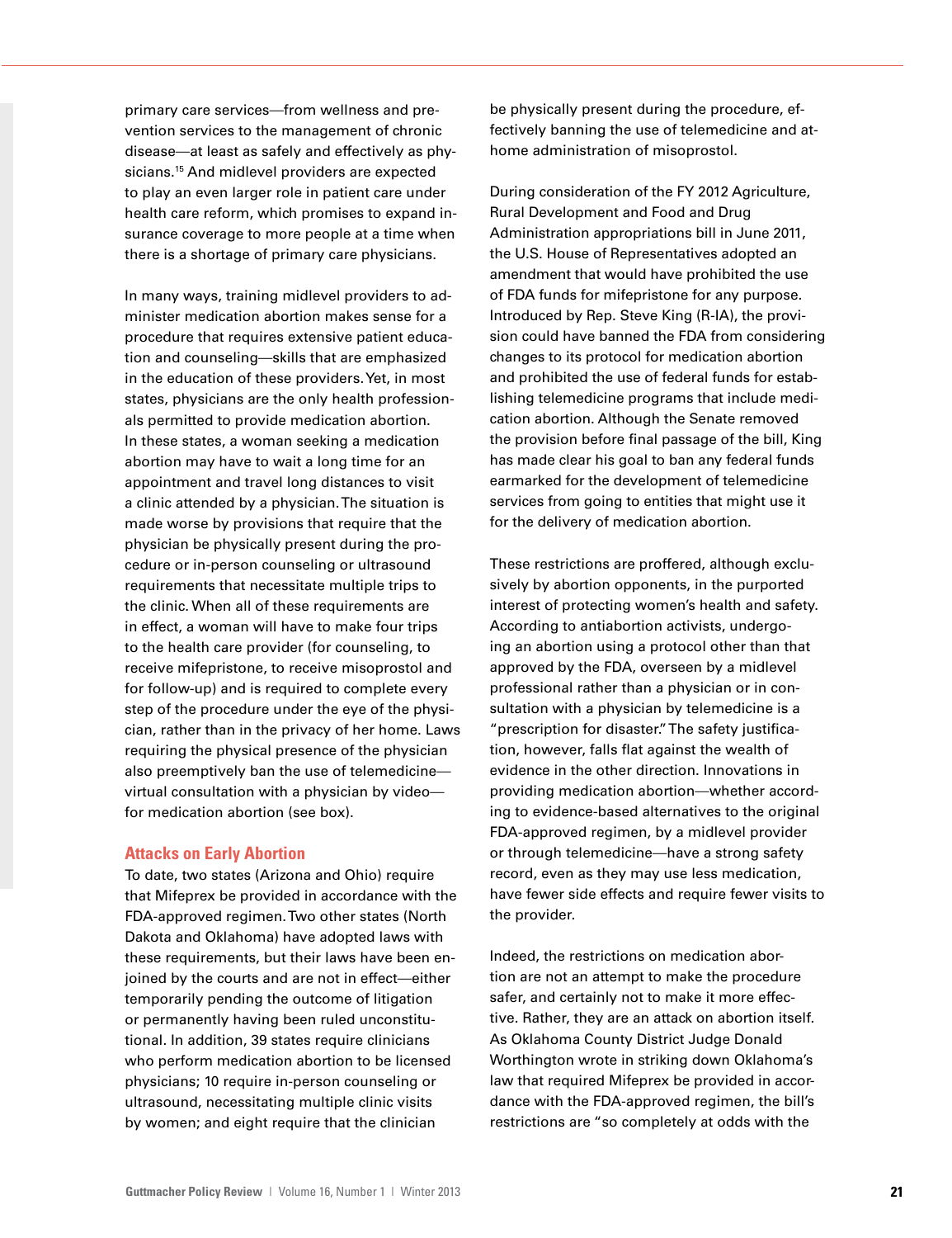## **TREND TOWARD EARLY ABORTION**

**U.S women have abortions substantially earlier in pregnancy today than they did in the recent past.**



*Source:* reference 23.

standard that governs the practice of medicine that [the bill] can serve no purpose other than to prevent women from obtaining abortions and to punish and discriminate against those women who do."18

In reference to the opposition to the use of telemedicine for medication abortion, noted medical ethicist Arthur Caplan of the Center for Bioethics at the University of Pennsylvania said, "No one has ever said a negative word about the merits of telemedicine until Planned Parenthood used the technology to remotely open a drawer that contained abortion drugs."<sup>19</sup> He suggests that the legislative pushback has more to do with opposition to abortion in general than with a concern for the safety of women. "Unless [opponents] have some broader heartburn over the notion of rural areas getting access to doctors by video, I don't think this is in any way a serious complaint."<sup>20</sup>

Attacks on abortion are not new, but what makes this recent onslaught of restrictions both significant and especially ironic is its focus on abortion

at the very earliest stages. Research demonstrates that most women obtaining an abortion want to have their abortion as early as they can. A Guttmacher survey of women having abortions found that, regardless when they had their procedure, some 60% would have preferred to have had it earlier.<sup>21</sup> In a study of Planned Parenthood of the Heartland's program, when women were of the Heartland b program, when we hier we<br>asked why they decided to have an abortion through telemedicine, they most often said they wanted to have the abortion closer to home and as early as possible.<sup>17</sup>

Moreover, public support for abortion is highest for abortions performed early in pregnancy. Gallup analysis of U.S. public opinion on abortion shows that a solid majority of Americans (61%) believe abortion should generally be legal in the first three months of pregnancy; support drops to 27% for abortions in the second trimester and 14% for those in the third.<sup>22</sup> This pattern remained generally unchanged between 1996 and 2012.

These days, abortions overwhelmingly occur early in pregnancy. About nine in 10 abortions occur in the first 12 weeks of pregnancy, and a large majority (73%) now occur in the first nine weeks.23 Moreover, the longer term trend is toward abortion even earlier in pregnancy. Between 1998 and 2007 (the most recent year for which data are available), the proportion of women seeking abortion in the first 12 weeks of pregnancy remained essentially stable; however, there was a decided shift toward earlier gestational ages—a 65% increase in procedures performed in the first six weeks of pregnancy (see chart). Today, an impressive 32% of all abortions are performed in the first six weeks, when the embryo is about the size of a pencil eraser.

Importantly, the availability of Mifeprex is credited with accelerating the trend toward very early abortions. Although the proportion of abortions in the first six weeks of pregnancy has grown steadily since the late 1990s, the increase was steepest between 2000 and 2002, right after the introduction of Mifeprex.<sup>24</sup> In addition to burdening women and providers, the new onslaught of provisions hostile to medication abortion promoted by those whose primary concern is not